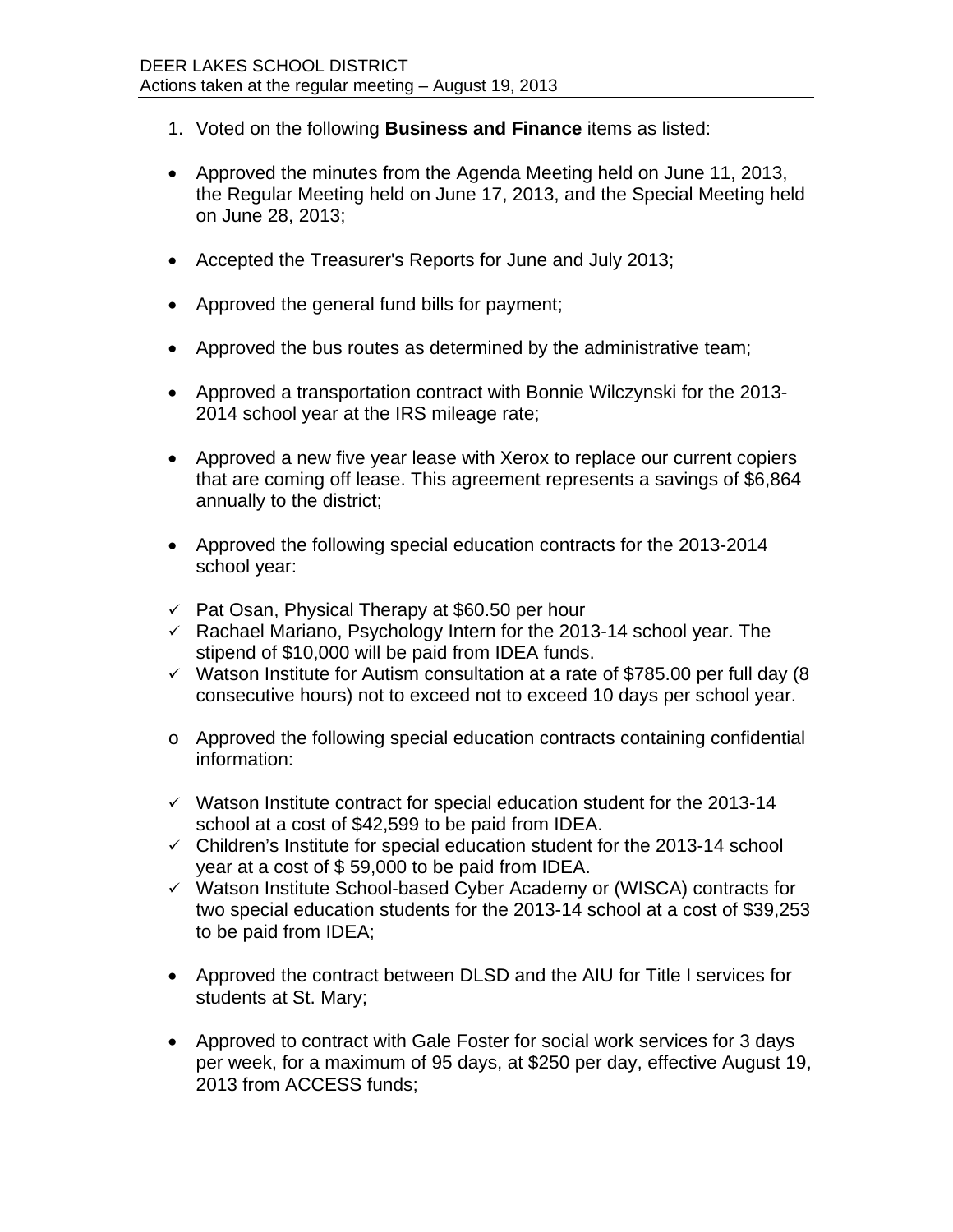- Approved to contract with Karen Radick for mental health services for 3 days per week, for a maximum of 95 days, at \$250 per day, effective August 19, 2013;
- Approved the Marching Band Schedule for 2013-2014 as presented;
- Approved continuation of the Senior Citizen Volunteer Program for the 2013-2014 school year with a reimbursement limit of \$500 per volunteer with no limit on the number of volunteers. Seniors must be retired, not working in the district, and not be delinquent on taxes to be eligible;
- Eliminated the supplemental contract for Sub Caller for ESPA & Playground/Cafe Supervisors effective with the 2013-3014 school year;
- Approved to contract with AESOP for substitute calling of secretaries and special education student aides at a rate of \$524 per year.

Informational Item: Administrative Salaries, Teacher Salaries, and Support Staff Salaries for the 2013-2014 school year are posted on BoardDocs.

- 2. Voted on the following **Education** items as listed:
- Approved the District Goals for 2013-2014 as presented.
- $\checkmark$  Goal #1 Increase student achievement by focusing on specific areas of systemic weakness as determine by a review of current data.
- $\checkmark$  Goal #2 Utilize Professional Learning Communities to assist teachers in implementing new classroom strategies and practices.
- $\checkmark$  Goal #3 Review and respond to 2012-2013 survey results.
- $\checkmark$  Goal #4 To assess all programs to determine their value added to our overall mission of educating and preparing students for the twenty-first century.
- Approved Parent-Student Handbooks for 2013-2014, available online.
- 3. Voted on the following **Policies** as presented:
- Approved a first reading of revised Policy No. 610 Finances Purchases Subject to Bid/Quotation.
- Approved a Second Reading of the following policies, revised by PSBA:
- $\checkmark$  Policy No. 103.1 Nondiscrimination Qualified Students with Disabilities
- $\checkmark$  Policy No. 113.1 Discipline of Students with Disabilities
- $\checkmark$  Policy No. 113.2 Behavior Support
- $\checkmark$  Policy No. 204 Attendance
- $\checkmark$  Policy No. 222 Tobacco